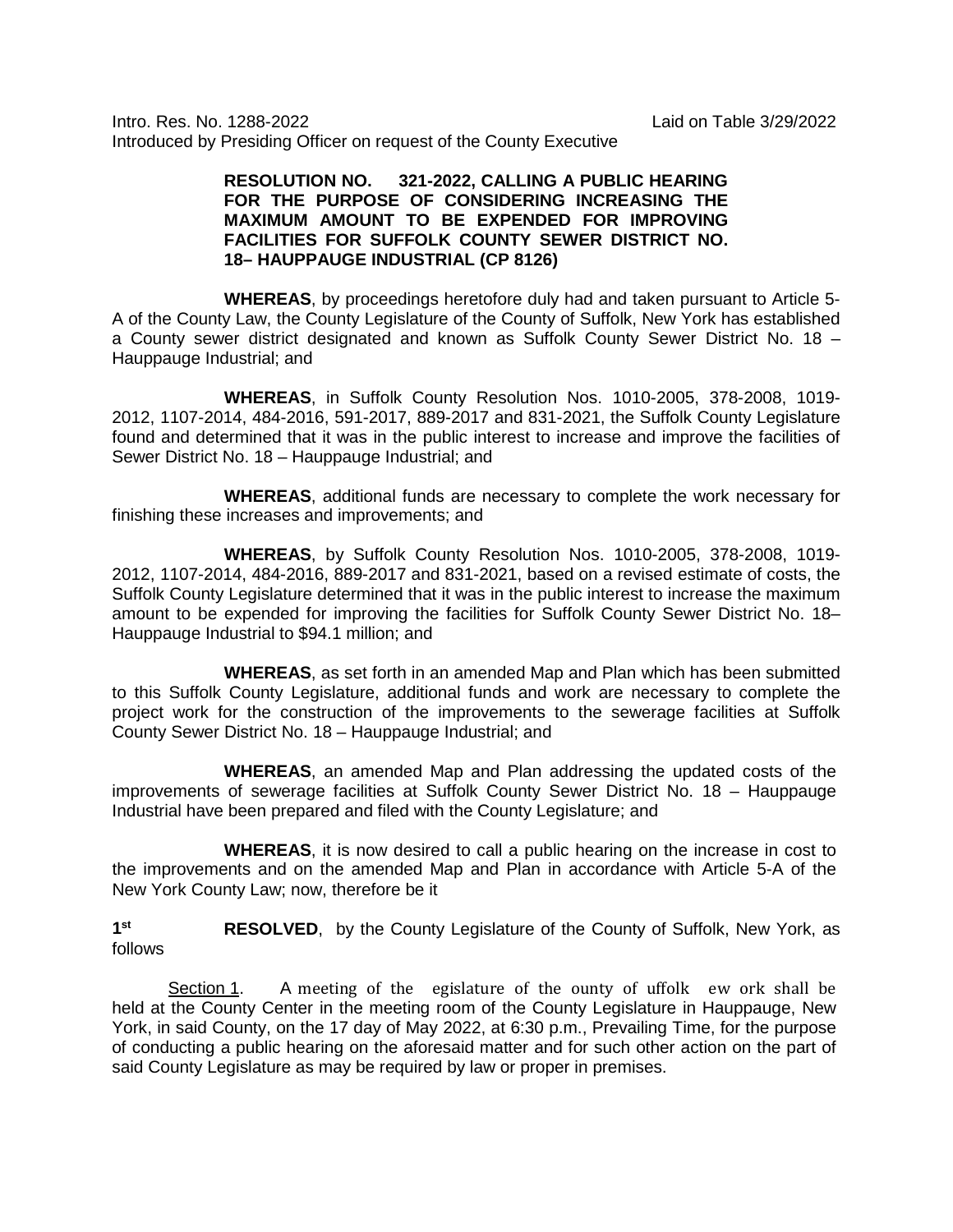Section 2. The Clerk of said County Legislature is hereby authorized and directed to cause a notice of said public hearing to be published once in each of the official newspapers of said County, and such other newspaper as the Legislature may designate, if any, said publication to be made in each of such newspapers not less than ten, nor more than twenty days before the day set herein for said public hearing. Such notice shall be in the following form, to wit:

## **NOTICE OF PUBLIC HEARING**

PLEASE TAKE NOTICE that the Legislature of the County of Suffolk New York will meet at the County Center in Hauppauge, New York in said County, on 17 day of May 2022 at 6:30 pm, Prevailing Time, for the purpose of conducting a public hearing upon a proposal for an amendment to 2017 Map and Plan for the increases and improvements to the facilities of Suffolk County Sewer District No. 18 – Hauppauge Industrial in and about the Town of Smithtown, substantially in accordance with the amended maps, plans, report and recommendations prepared by the Suffolk County Sewer Agency, with the assistance of the Suffolk County Department of Public Works, and filed with the Legislature of the County of Suffolk, at which time and place said County Legislature will consider such proposal and hear all parties interested therein concerning the same.

In Suffolk County Resolution Nos. 1010-2005, 378-2008, 1019-2012, 1107-2014, 484- 2016, 889-2017 and 831-2021 the Suffolk County Legislature determined that it was in the public interest to increase and improve the facilities of Sewer District No. 18 – Hauppauge Industrial. By Suffolk County Resolution Nos. 1010-2005, 378-2008, 1019-2012, 1107-2014, 484-2016, 889-2017 and 831-2021 the maximum amount to be expended for the improvements was increased to \$94.1 million dollars. Based on the March 2022 amended Map and Plan, additional funds are needed to complete all work. The public hearing is being held to address the proposed amendments to the Map and Plan and the increase in the amount to be expended for the improvement to the facilities of Sewer District No. 18 – Hauppauge Industrial.

## Notice of Cost

The cost of the increase and improvement to the facilities of Sewer District No. 18 – Hauppauge Industrial has risen from an estimated cost of \$94.1 million in 2021 to an estimated cost of \$94.3 million as set forth in the amended Map and Plan.

There will be no fiscal impact to the benefited properties within Suffolk County Sewer District No. 18 – Hauppauge Industrial, since pursuant to the Assessment Stabilization Reserve Fund (ASRF), all property owners in Suffolk County Sewer District No. 18 will experience a 3% annual increase regardless of any increases or improvements performed. In the case of Suffolk County Sewer District No. 18, the annual ASRF increase will result in an increase of approximately \$0.60 per 1,000 gallons for each typical property within the District, regardless of additional funds necessary to complete the increase and improvement. Therefore, there is no fiscal impact caused to the benefited properties in the District as a result of this amendment of the amended 2017 Map and Plan to reflect an increase in the cost to the increases, improvements.

Copies of the map, engineering report, the public hearing report and the project summaries are available in the Office of the Department of Public Works, located in Yaphank and the Office of the Clerk of the County Legislature where they can be reviewed during normal business hours Monday through Friday. We encourage all interested parties to appear. Any